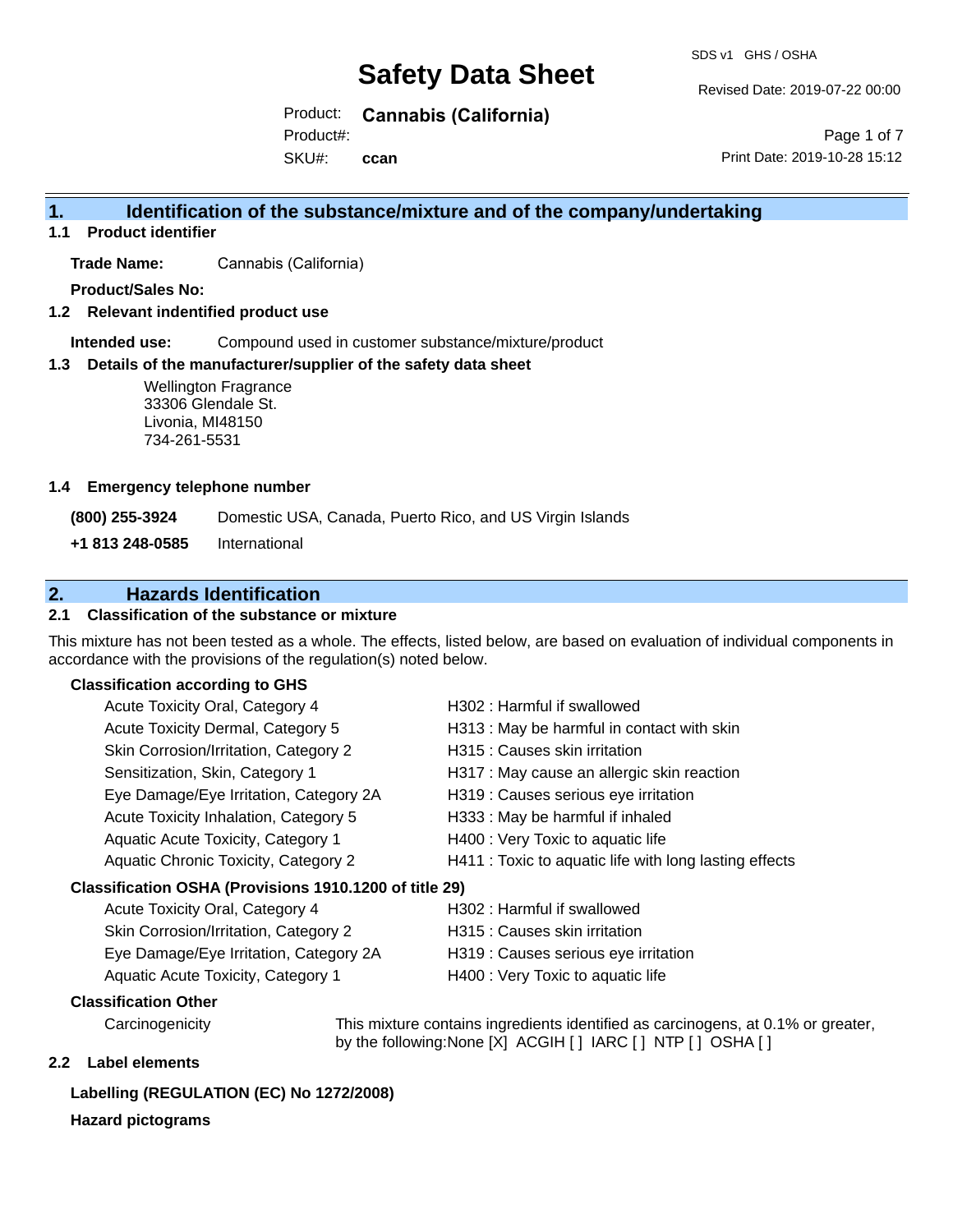Product: **Cannabis (California)**

**ccan**

Product#:

SKU#:



**Signal Word: Warning**

# **Hazard statments** H302 Harmful if swallowed H313 May be harmful in contact with skin H315 Causes skin irritation H317 May cause an allergic skin reaction H319 Causes serious eye irritation H333 May be harmful if inhaled H400 Very Toxic to aquatic life H411 Toxic to aquatic life with long lasting effects

#### **Precautionary Statements**

#### **Prevention:**

| P <sub>264</sub> | Wash hands thoroughly after handling                                  |
|------------------|-----------------------------------------------------------------------|
| P270             | Do not eat, drink or smoke when using this product                    |
| P272             | Contaminated work clothing should not be allowed out of the workplace |
| P273             | Avoid release to the environment                                      |

#### **Response:**

| P301 + P312 + P330   | IF SWALLOWED: Call a POISON CENTER or doctor/physician if you feel unwell Rinse<br>mouth                                         |
|----------------------|----------------------------------------------------------------------------------------------------------------------------------|
| $P302 + P352$        | IF ON SKIN: Wash with soap and water                                                                                             |
| $P304 + P312$        | IF INHALED: Call a POISON CENTER or doctor/physician if you feel unwell                                                          |
| $P305 + P351 + P338$ | IF IN EYES: Rinse cautiously with water for several minutes Remove contact lenses if<br>present and easy to do. continue rinsing |
| $P333 + P313$        | If skin irritation or a rash occurs: Get medical advice/attention                                                                |
| $P337 + P313$        | If eye irritation persists: Get medical advice/attention                                                                         |
| P362                 | Take off contaminated clothing and wash before reuse                                                                             |
| P363                 | Wash contaminated clothing before reuse                                                                                          |
| P391                 | <b>Collect Spillage</b>                                                                                                          |
|                      |                                                                                                                                  |

#### **2.3 Other Hazards**

#### **no data available**

# **3. Composition/Information on Ingredients**

#### **3.1 Mixtures**

This product is a complex mixture of ingredients, which contains among others the following substance(s), presenting a health or environmental hazard within the meaning of the UN Globally Harmonized System of Classification and Labeling of Chemicals (GHS):

| CAS#       |     | Conc. |                           |
|------------|-----|-------|---------------------------|
| Ingredient | EC# | Range | <b>GHS Classification</b> |

Revised Date: 2019-07-22 00:00

Page 2 of 7 Print Date: 2019-10-28 15:12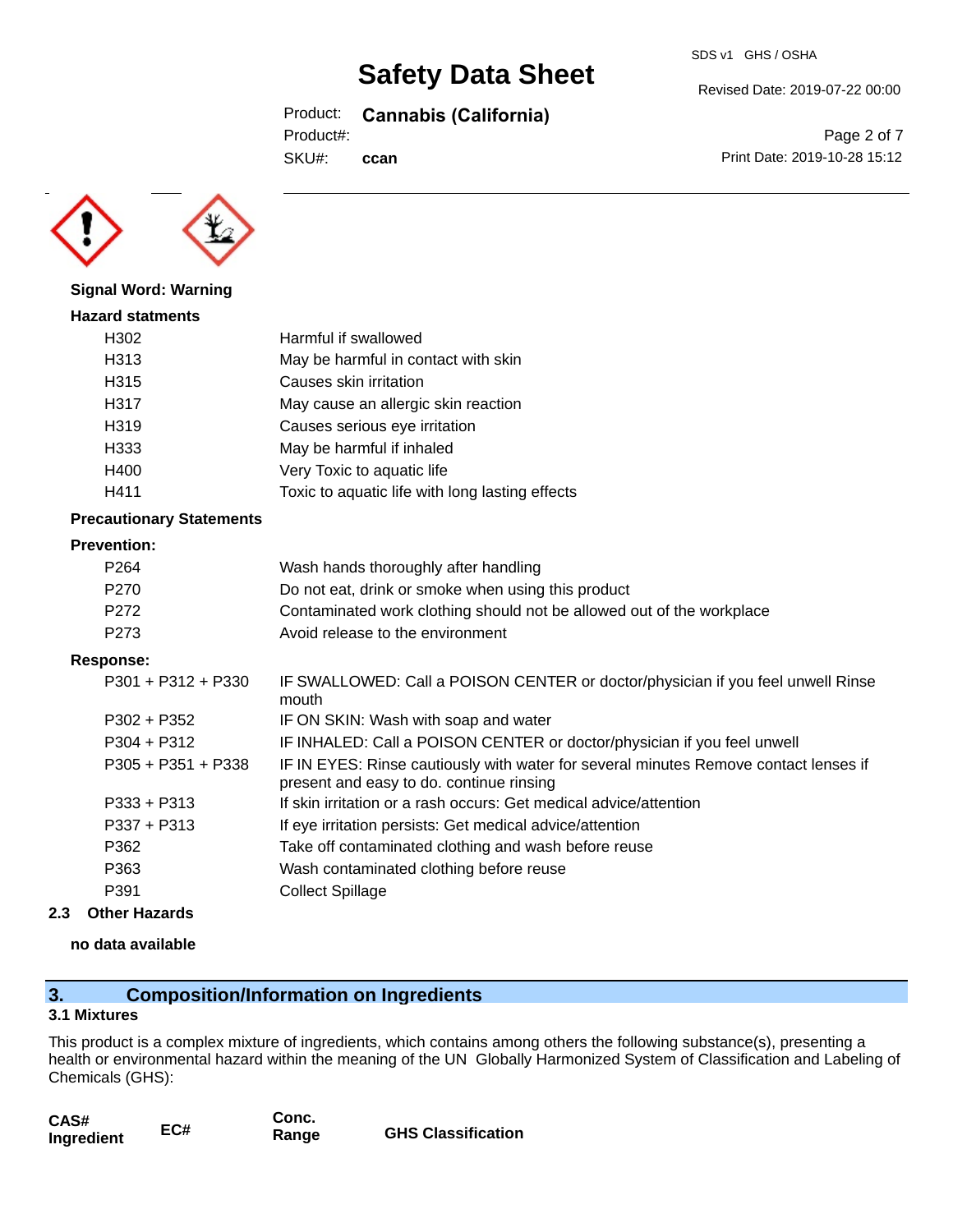SDS v1 GHS / OSHA

Revised Date: 2019-07-22 00:00

# Product: **Cannabis (California)**

Product#:

SKU#: **ccan**

#### Page 3 of 7 Print Date: 2019-10-28 15:12

| CAS#<br>Ingredient     | EC#                                                      | Conc.<br>Range | <b>GHS Classification</b>    |
|------------------------|----------------------------------------------------------|----------------|------------------------------|
| 120-51-4               | $204 - 402 - 9$                                          | $60 - 70%$     | H302; H313; H400; H411       |
| <b>Benzyl Benzoate</b> |                                                          |                |                              |
| $107 - 41 - 5$         | 203-489-0                                                | $20 - 30 \%$   | H315; H319                   |
| Hexylene Glycol        |                                                          |                |                              |
| 5182-36-5              | 225-963-6                                                | $5 - 10 \%$    | H302; H402; H412             |
|                        | 2,4,6-Trimethyl-4-phenyl-1,3-dioxane                     |                |                              |
| 104-93-8               | 203-253-7                                                | $0.1 - 1.0 \%$ | H227; H302; H315; H361; H402 |
| p-Methylanisole        |                                                          |                |                              |
| 8016-96-4              | 282-490-8                                                | $0.1 - 1.0 \%$ | H315; H317; H319; H401; H411 |
|                        | Vetiveria zizanoides root oil                            |                |                              |
|                        | See Section 16 for full text of GHS classification codes |                |                              |

See Section 16 for full text of GHS classification codes which where not shown in section 2

Total Hydrocarbon Content (%  $w/w$ ) = 0.03

# **4. First Aid Measures**

#### **4.1 Description of first aid measures**

| Inhalation:           | Remove from exposure site to fresh air and keep at rest.<br>Obtain medical advice.                            |
|-----------------------|---------------------------------------------------------------------------------------------------------------|
| <b>Eye Exposure:</b>  | Flush immediately with water for at least 15 minutes.<br>Contact physician if symptoms persist.               |
| <b>Skin Exposure:</b> | Remove contaminated clothes. Wash thoroughly with water (and soap).<br>Contact physician if symptoms persist. |
| Ingestion:            | Rinse mouth with water and obtain medical advice.                                                             |
|                       | 4.2 Most important symptoms and effects, both acute and delayed                                               |
| Symptoms:             | no data available                                                                                             |
| Risks:                | Refer to Section 2.2 "Hazard Statements"                                                                      |

#### **4.3 Indication of any immediate medical attention and special treatment needed**

### Treatment: Treatment: Treatment: Refer to Section 2.2 "Response"

| 5.<br><b>Fire-Fighting measures</b>                                     |                                                   |
|-------------------------------------------------------------------------|---------------------------------------------------|
| <b>Extinguishing media</b><br>5.1                                       |                                                   |
| Suitable:                                                               | Carbon dioxide (CO2), Dry chemical, Foam          |
| Unsuitable<br>5.2 Special hazards arising from the substance or mixture | Do not use a direct water jet on burning material |
| <b>During fire fighting:</b><br><b>Advice for firefighters</b><br>5.3   | Water may be ineffective                          |
| <b>Further information:</b>                                             | Standard procedure for chemical fires             |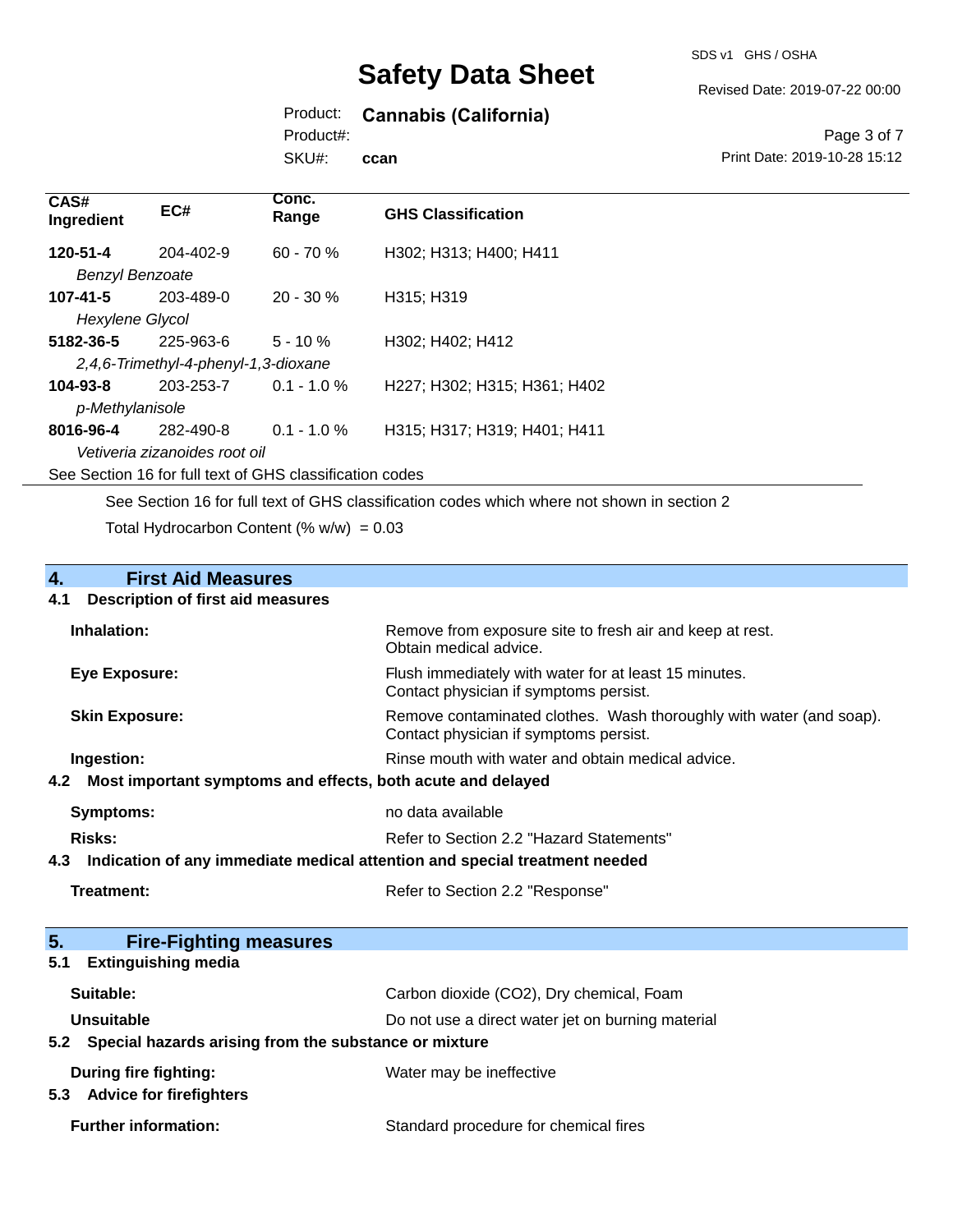Revised Date: 2019-07-22 00:00

Product: **Cannabis (California)**

SKU#: Product#: **ccan**

Page 4 of 7 Print Date: 2019-10-28 15:12

#### **6. Accidental Release Measures**

#### **6.1 Personal precautions, protective equipment and emergency procedures**

Avoid inhalation and contact with skin and eyes. A self-contained breathing apparatus is recommended in case of a major spill.

#### **6.2 Environmental precautions**

Keep away from drains, soil, and surface and groundwater.

#### **6.3 Methods and materials for containment and cleaning up**

Clean up spillage promptly. Remove ignition sources. Provide adequate ventilation. Avoid excessive inhalation of vapors. Gross spillages should be contained by use of sand or inert powder and disposed of according to the local regulations.

#### **6.4 Reference to other sections**

Not Applicable

### **7. Handling and Storage**

#### **7.1 Precautions for safe handling**

Apply according to good manufacturing and industrial hygiene practices with proper ventilation. Do not drink, eat or smoke while handling. Respect good personal hygiene.

#### **7.2 Conditions for safe storage, including any incompatibilities**

Store in a cool, dry and ventilated area away from heat sources and protected from light in tightly closed original container. Avoid uncoated metal container. Keep air contact to a minimum.

#### **7.3 Specific end uses**

No information available

#### **8. Exposure Controls/Personal Protection**

#### **8.1 Control parameters**

| <b>Exposure Limits:</b> |  |  |  | Contains no substances with occupational exposure limit values. |  |
|-------------------------|--|--|--|-----------------------------------------------------------------|--|
|-------------------------|--|--|--|-----------------------------------------------------------------|--|

**Engineering Controls:** Use local exhaust as needed.

#### **8.2 Exposure controls - Personal protective equipment**

| Eye protection:                | Tightly sealed goggles, face shield, or safety glasses with brow guards and side shields, etc.<br>as may be appropriate for the exposure |
|--------------------------------|------------------------------------------------------------------------------------------------------------------------------------------|
| <b>Respiratory protection:</b> | Avoid excessive inhalation of concentrated vapors. Apply local ventilation where appropriate.                                            |
| <b>Skin protection:</b>        | Avoid Skin contact. Use chemically resistant gloves as needed.                                                                           |

#### **9. Physical and Chemical Properties**

#### **9.1 Information on basic physical and chemical properties**

| Appearance:            | Liquid               |
|------------------------|----------------------|
| Odor:                  | Conforms to Standard |
| Color:                 | Conforms to Standard |
| Viscosity:             | Liquid               |
| <b>Freezing Point:</b> | Not determined       |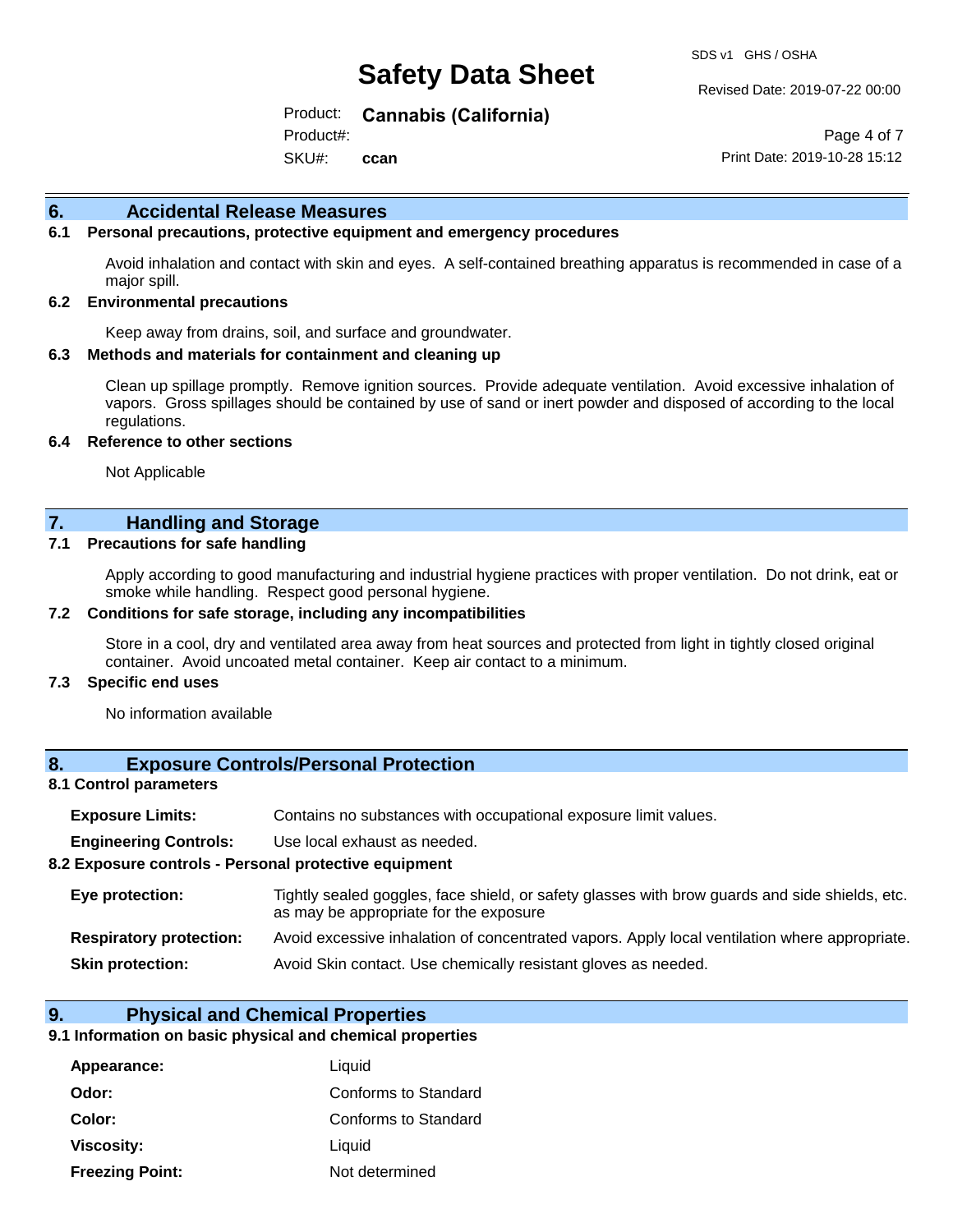### Product: **Cannabis (California)** Product#:

SKU#: **ccan** Revised Date: 2019-07-22 00:00

Page 5 of 7 Print Date: 2019-10-28 15:12

| <b>Boiling Point:</b>        | Not determined   |
|------------------------------|------------------|
| <b>Melting Point:</b>        | Not determined   |
| <b>Flashpoint (CCCFP):</b>   | >200 F (93.33 C) |
| <b>Auto flammability:</b>    | Not determined   |
| <b>Explosive Properties:</b> | None Expected    |
| <b>Oxidizing properties:</b> | None Expected    |
| Vapor Pressure (mmHg@20 C):  | 0.0280           |
| %VOC:                        | 0.03             |
| Specific Gravity @ 25 C:     | 1.0490           |
| Density @ 25 C:              | 1.0460           |
| Refractive Index @ 20 C:     | 1.5220           |
| Soluble in:                  | Oil              |

# **10. Stability and Reactivity**

| <b>10.1 Reactivity</b>                  | None                                               |
|-----------------------------------------|----------------------------------------------------|
| <b>10.2 Chemical stability</b>          | Stable                                             |
| 10.3 Possibility of hazardous reactions | None known                                         |
| <b>10.4 Conditions to avoid</b>         | None known                                         |
| 10.5 Incompatible materials             | Strong oxidizing agents, strong acids, and alkalis |
| 10.6 Hazardous decomposition products   | None known                                         |

# **11. Toxicological Information**

### **11.1 Toxicological Effects**

Acute Toxicity Estimates (ATEs) based on the individual Ingredient Toxicity Data utilizing the "Additivity Formula"

| Acute toxicity - Oral - (Rat) mg/kg                | (LD50: 1755.7170) Harmful if swallowed                   |
|----------------------------------------------------|----------------------------------------------------------|
| Acute toxicity - Dermal - (Rabbit) mg/kg           | (LD50: 4676.9897) May be harmful in contact with skin    |
| Acute toxicity - Inhalation - (Rat) mg/L/4hr       | (LD50: 63.5076) May be harmful if inhaled                |
| <b>Skin corrosion / irritation</b>                 | May be harmful if inhaled                                |
| Serious eye damage / irritation                    | Causes serious eye irritation                            |
| <b>Respiratory sensitization</b>                   | Not classified - the classification criteria are not met |
| <b>Skin sensitization</b>                          | May cause an allergic skin reaction                      |
| <b>Germ cell mutagenicity</b>                      | Not classified - the classification criteria are not met |
| Carcinogenicity                                    | Not classified - the classification criteria are not met |
| <b>Reproductive toxicity</b>                       | Not classified - the classification criteria are not met |
| Specific target organ toxicity - single exposure   | Not classified - the classification criteria are not met |
| Specific target organ toxicity - repeated exposure | Not classified - the classification criteria are not met |
| <b>Aspiration hazard</b>                           | Not classified - the classification criteria are not met |
|                                                    |                                                          |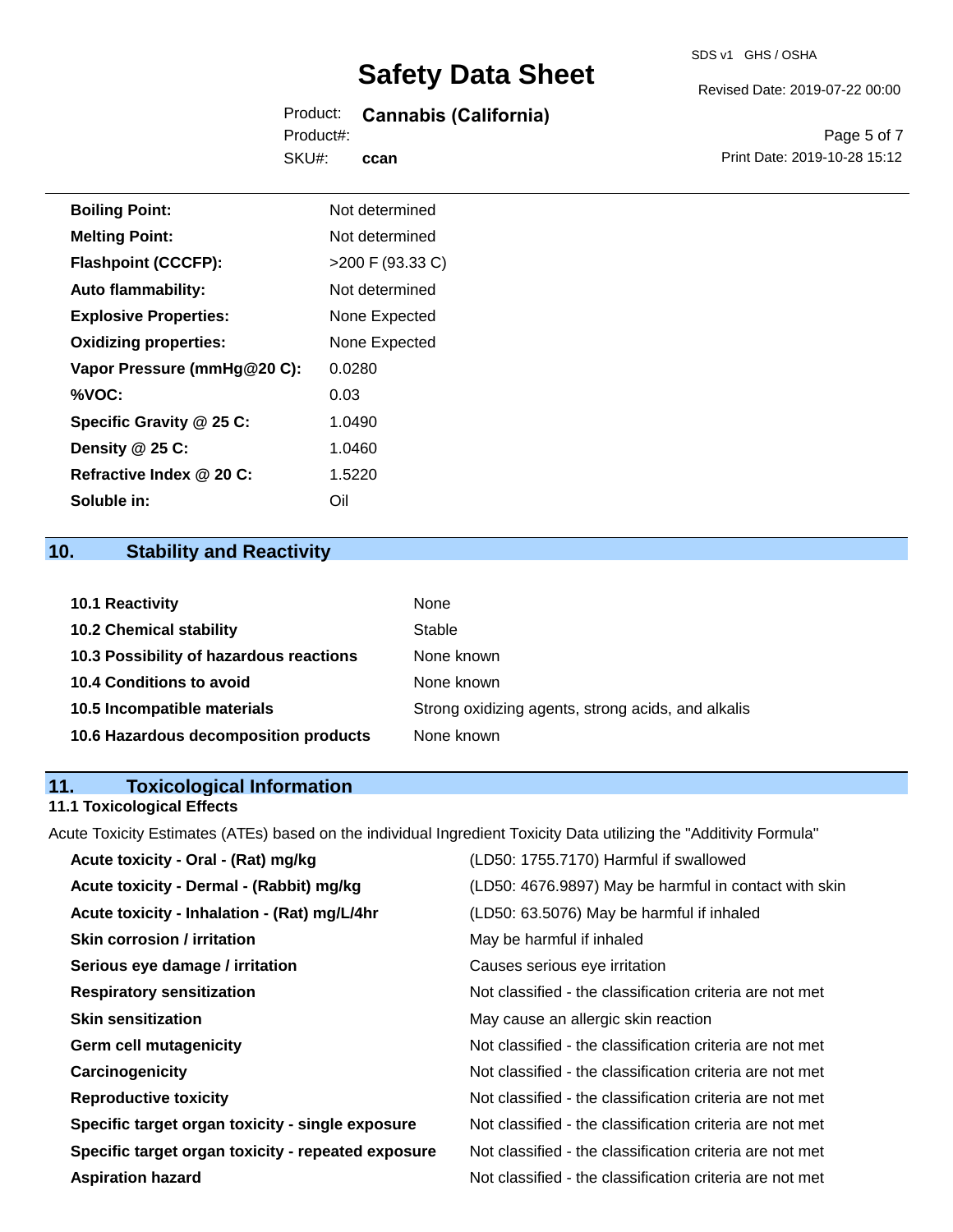SDS v1 GHS / OSHA

Revised Date: 2019-07-22 00:00

Product: **Cannabis (California)**

Product#:

SKU#: **ccan**

Page 6 of 7 Print Date: 2019-10-28 15:12

# **12. Ecological Information**

**12.1 Toxicity**

| <b>Acute acquatic toxicity</b>     | Very Toxic to aquatic life                      |
|------------------------------------|-------------------------------------------------|
| <b>Chronic acquatic toxicity</b>   | Toxic to aquatic life with long lasting effects |
| <b>Toxicity Data on soil</b>       | no data available                               |
| <b>Toxicity on other organisms</b> | no data available                               |
|                                    |                                                 |
| 12.2 Persistence and degradability | no data available                               |
| 12.3 Bioaccumulative potential     | no data available                               |
| 12.4 Mobility in soil              | no data available                               |
| 12.5 Other adverse effects         | no data available                               |

#### **13. Disposal Conditions**

#### **13.1 Waste treatment methods**

Do not allow product to reach sewage systems. Dispose of in accordance with all local and national regulations. Send to a licensed waste management company.The product should not be allowed to enter drains, water courses or the soil. Do not contaminate ponds, waterways or ditches with chemical or used container.

# **14. Transport Information**

| <b>Marine Pollutant</b>                                       | Yes. Ingredient of greatest environmental impact:<br>120-51-4 : (60 - 70 %) : Benzyl Benzoate |                                     |                   |                 |               |
|---------------------------------------------------------------|-----------------------------------------------------------------------------------------------|-------------------------------------|-------------------|-----------------|---------------|
| <b>Regulator</b>                                              |                                                                                               | <b>Class</b>                        | <b>Pack Group</b> | <b>Sub Risk</b> | UN-nr.        |
| U.S. DOT (Non-Bulk)                                           |                                                                                               | Not Regulated - Not Dangerous Goods |                   |                 |               |
| <b>Chemicals NOI</b>                                          |                                                                                               |                                     |                   |                 |               |
| <b>ADR/RID (International Road/Rail)</b>                      |                                                                                               |                                     |                   |                 |               |
| <b>Environmentally Hazardous</b><br>Substance, Liquid, n.o.s. |                                                                                               | 9                                   | $\mathbf{III}$    |                 | <b>UN3082</b> |
| <b>IATA (Air Cargo)</b>                                       |                                                                                               |                                     |                   |                 |               |
| <b>Environmentally Hazardous</b><br>Substance, Liquid, n.o.s. |                                                                                               | 9                                   | $\mathbf{III}$    |                 | <b>UN3082</b> |
| <b>IMDG (Sea)</b>                                             |                                                                                               |                                     |                   |                 |               |
| <b>Environmentally Hazardous</b><br>Substance, Liquid, n.o.s. |                                                                                               | 9                                   | $\mathbf{III}$    |                 | UN3082        |

### **15. Regulatory Information**

#### **U.S. Federal Regulations**

**TSCA (Toxic Substance Control Act)** All components of the substance/mixture are listed or exempt

**40 CFR(EPCRA, SARA, CERCLA and CAA)** This product contains NO components of concern.